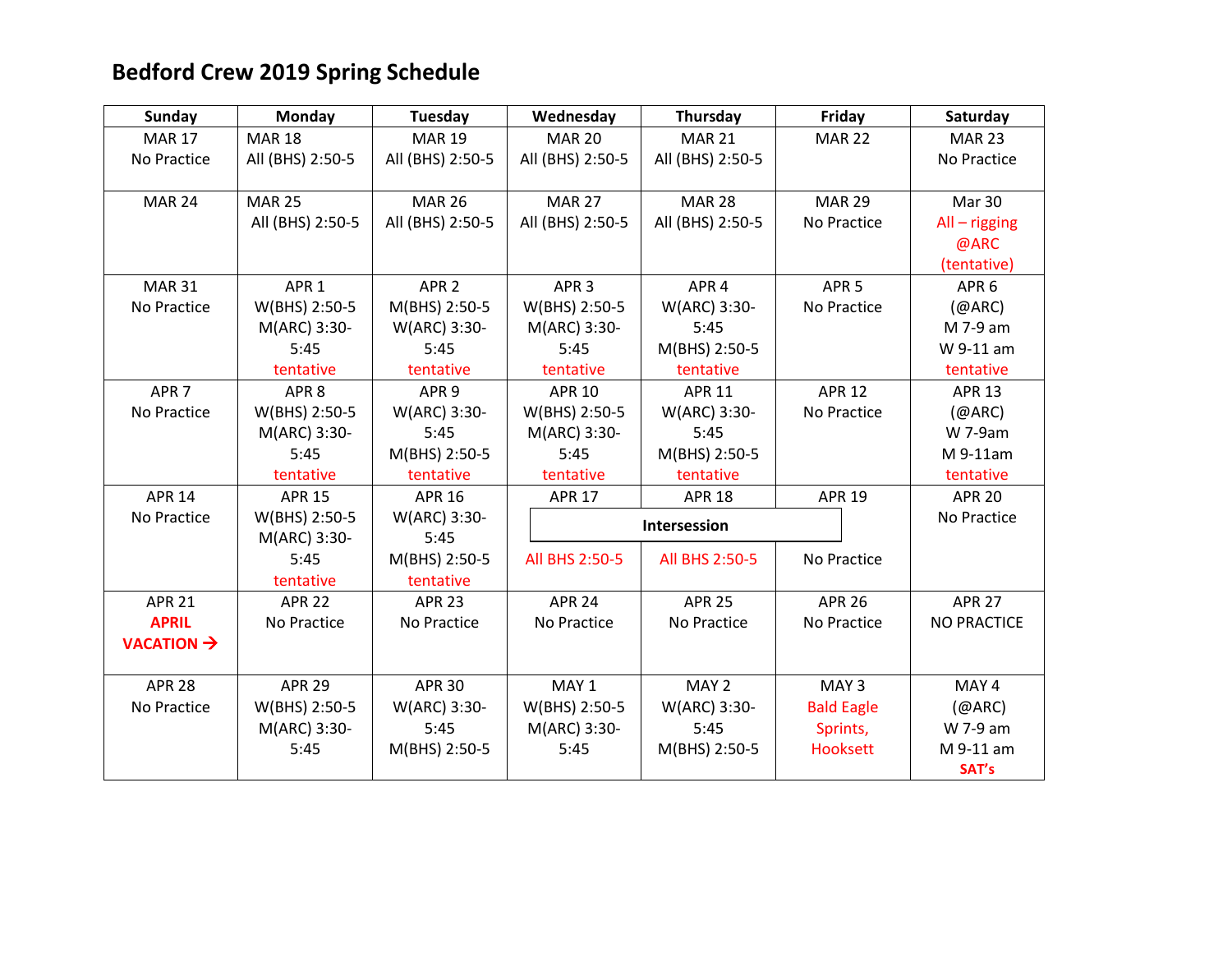## **Bedford Crew 2019 Spring Schedule**

| MAY <sub>5</sub>     | MAY <sub>6</sub>      | MAY 7         | MAY 8                         | MAY <sub>9</sub> | <b>MAY 10</b>          | <b>MAY 11</b>        |
|----------------------|-----------------------|---------------|-------------------------------|------------------|------------------------|----------------------|
| No Practice          | W(BHS) 2:50-5         | W(ARC) 3:30-  | W(BHS) 2:50-5                 | W(ARC) 3:30-     | <b>Trailer loading</b> | <b>Lowell Invite</b> |
|                      | M(ARC) 3:30-          | 5:45          | M(ARC) 3:30-                  | 5:45             | All at Boathouse       | Day 1                |
|                      | 5:45                  | M(BHS) 2:50-5 | 5:45                          | M(BHS) 2:50-5    | $3:00-4:00$            |                      |
|                      |                       |               |                               |                  |                        |                      |
| <b>MAY 12</b>        | <b>MAY 13</b>         | <b>MAY 14</b> | <b>MAY 15</b>                 | <b>MAY 16</b>    | <b>MAY 17</b>          | <b>MAY 18</b>        |
| <b>Lowell Invite</b> | W(BHS) 2:50-5         | W(ARC) 3:30-  | W(BHS) 2:50-5                 | W(ARC) 3:30-     | No Practice            | M 7-9 am             |
| Day 2                | M(ARC) 3:30-          | 5:45          | M(ARC) 3:30-                  | 5:45             | <b>PROM</b>            | W 9-11 am            |
|                      | 5:45                  | M(BHS) 2:50-5 | 5:45                          | M(BHS) 2:50-5    |                        |                      |
|                      |                       |               |                               |                  |                        |                      |
| <b>MAY 19</b>        | <b>MAY 20</b>         | <b>MAY 21</b> | <b>MAY 22</b>                 | <b>MAY 23</b>    | <b>MAY 24</b>          | <b>MAY 25</b>        |
| No Practice          | W(BHS) 2:50-5         | W(ARC) 3:30-  | W(BHS) 2:50-5                 | W(ARC) 3:30-     | No Practice            | <b>Crimson Cup -</b> |
|                      | M(ARC) 3:30-          | 5:45          | M(ARC) 3:30-                  | 5:45             | (NO SCHOOL)            | <b>Hooksett</b>      |
|                      | 5:45                  | M(BHS) 2:50-5 | 5:45                          | M(BHS) 2:50-5    |                        |                      |
|                      |                       |               |                               |                  |                        |                      |
| <b>MAY 26</b>        | <b>MAY 27</b>         | <b>MAY 28</b> | May 29                        | May 30           | May 31                 | June 1               |
| No Practice          | NO SCHOOL             | W(ARC) 3:30-  | W(BHS)2:50-5                  | W(ARC) 3:30-     | No Practice            | (QARC)               |
|                      |                       | 5:45          | M(ARC) 3:30-                  | 5:45             |                        | M 7-9:30 am          |
|                      |                       | M(BHS) 2:50-5 | 5:45                          | M(BHS)2:50-5     |                        | W 9-11:30 am         |
|                      |                       |               |                               |                  |                        | Includes loading     |
|                      |                       |               |                               |                  |                        | trailer              |
|                      |                       |               |                               |                  |                        | SAT's                |
| June 2               | <b>JUNE 3</b>         | <b>JUNE 4</b> | JUNE <sub>5</sub>             |                  |                        |                      |
| Sleigh $Cup -$       | All $@$ ARC           |               | <b>Awards Night</b>           |                  |                        |                      |
| <b>Hanover</b>       | <b>Unload Trailer</b> |               | $7:00 \text{pm} - \text{BHS}$ |                  |                        |                      |
|                      | 3:00ish-4:00ish       |               | Auditorium                    |                  |                        |                      |

Attendance is required. In order for a boat to practice, we need to have consistent attendance. History has shown that athletes who attend practice improve the most over the course of a season.

**Contact information:**

bedfordcrewnh@gmail.com